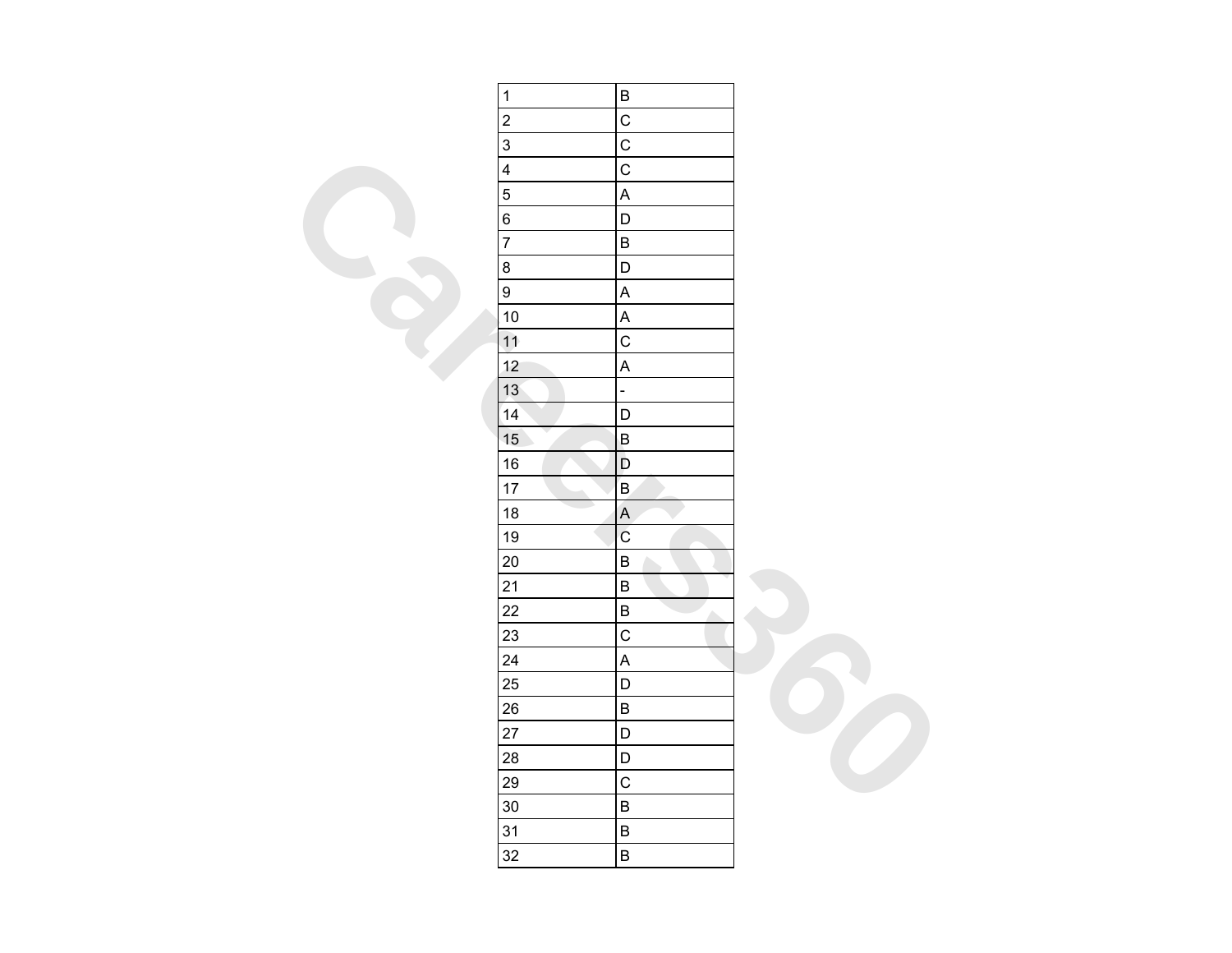| 33                                | D                         |  |
|-----------------------------------|---------------------------|--|
| 34                                | B                         |  |
| 35                                | A                         |  |
| 36                                | A                         |  |
| 37                                | A                         |  |
| 38                                | D                         |  |
| 39                                | $\overline{\mathsf{A}}$   |  |
| 40                                | D                         |  |
| 41                                | A                         |  |
| 42                                | B                         |  |
| 43                                | A                         |  |
| 44                                | $\overline{\mathsf{A}}$   |  |
| 45                                | $\sf A$                   |  |
| 46                                | $\mathsf C$               |  |
| $\mathcal{L}_{\mathcal{A}}$<br>47 | D                         |  |
| 48                                | $\mathbf C$               |  |
| 49                                | D                         |  |
| 50                                | $\sf B$                   |  |
| 51                                | $\sf B$                   |  |
| 52                                | B                         |  |
| 53                                | A                         |  |
| 54                                | $\overline{a}$<br>∼       |  |
| 55                                | D                         |  |
| 56                                | $\sf B$                   |  |
| 57                                | B                         |  |
| 58                                | A                         |  |
| 59                                | $\overline{C}$            |  |
| 60                                | B                         |  |
| 61                                | $\boldsymbol{\mathsf{A}}$ |  |
| 62                                | D                         |  |
| 63                                | $\mathsf C$               |  |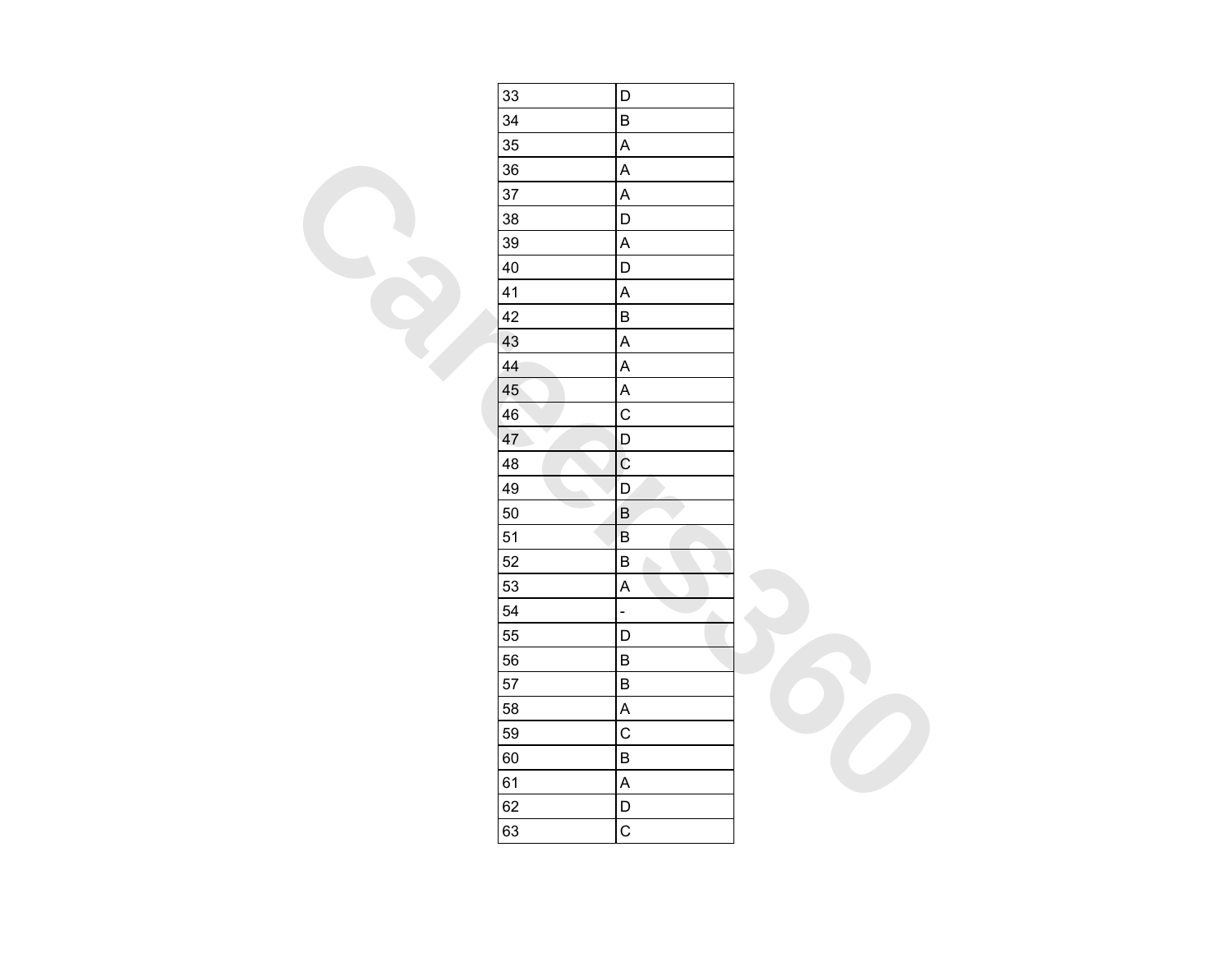| 64     | D                         |  |
|--------|---------------------------|--|
| 65     | $\mathsf D$               |  |
| 66     | ÷,                        |  |
| 67     | $\mathsf C$               |  |
| 68     | $\sf B$                   |  |
| 69     | $\boldsymbol{\mathsf{A}}$ |  |
| 70     | $\mathsf C$               |  |
| 71     | $\mathsf C$               |  |
| 72     | $\mathsf{D}%$             |  |
| 73     | $\mathsf C$               |  |
| 74     | $\sf B$                   |  |
| 75     | $\boldsymbol{\mathsf{A}}$ |  |
| 76     | $\mathsf C$               |  |
| 77     | $\mathsf A$               |  |
| 78     | $\sf B$                   |  |
| 79     | $\mathsf D$               |  |
| 80     | $\mathsf D$               |  |
| 81     | $\mathsf{C}$              |  |
| 82     | $\mathsf A$               |  |
| 83     | $\mathsf C$               |  |
| 84     | $\sf B$                   |  |
| 85     | $\mathsf D$<br>A.         |  |
| 86     | $\sf B$                   |  |
| 87     | $\mathsf D$               |  |
| 88     | $\sf B$                   |  |
| 89     | $\sf B$                   |  |
| $90\,$ | $\mathsf D$               |  |
| 91     | $\mathsf C$               |  |
| 92     | $\sf A$                   |  |
| 93     | $\mathsf{A}$              |  |
| 94     | $\boldsymbol{\mathsf{A}}$ |  |
|        |                           |  |